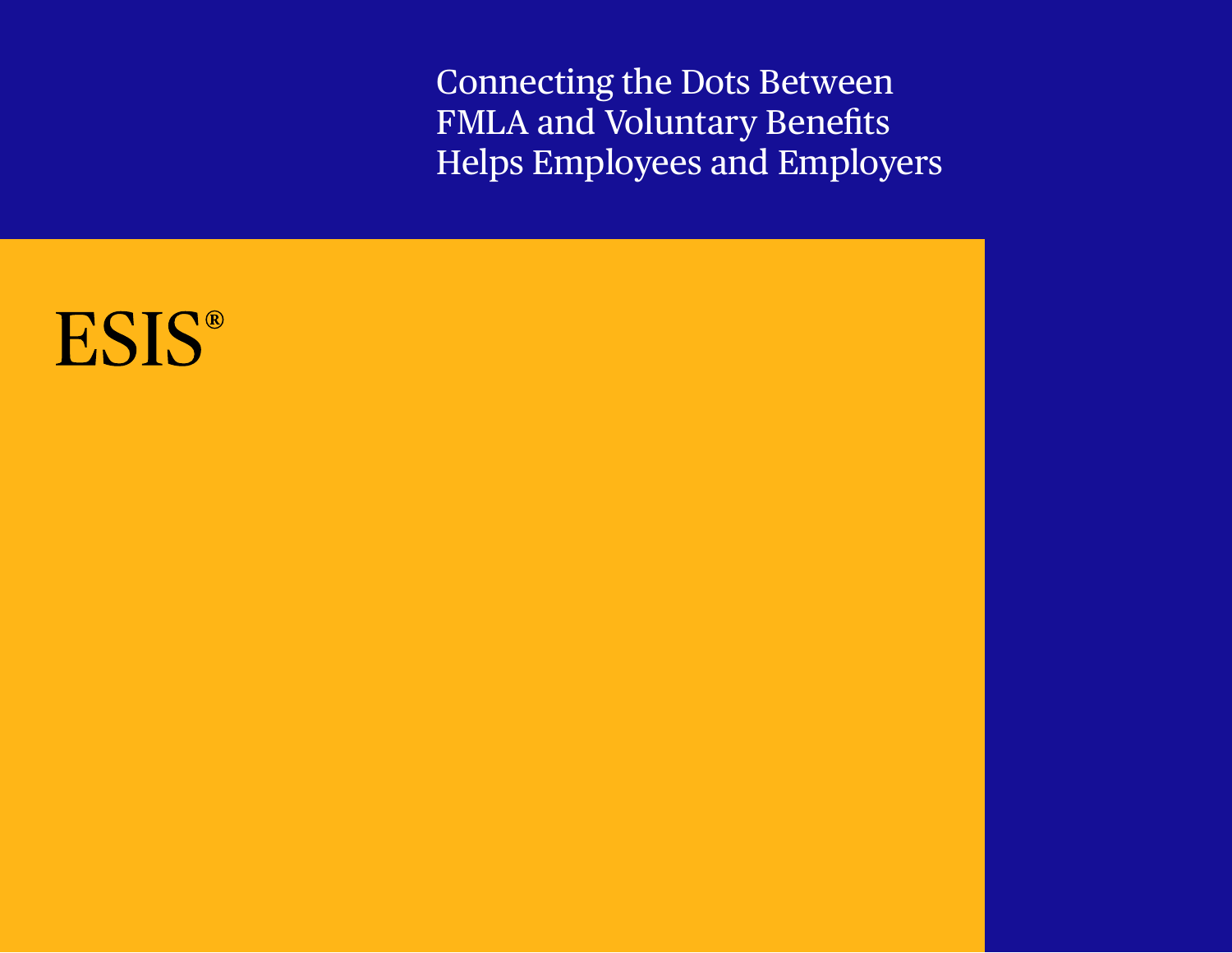Employees often take medical leave when they are unable to work because of a serious health condition. Although FMLA limits the job protection period to 12 weeks, it is common for employees to need more than the 12 weeks to be able to recover sufficiently to return to work full time. Because FMLA is unpaid leave, the employee can be left with both a loss of income and, at the same time, medical deductibles, and/or uncovered medical bills or prescription costs that need to be paid.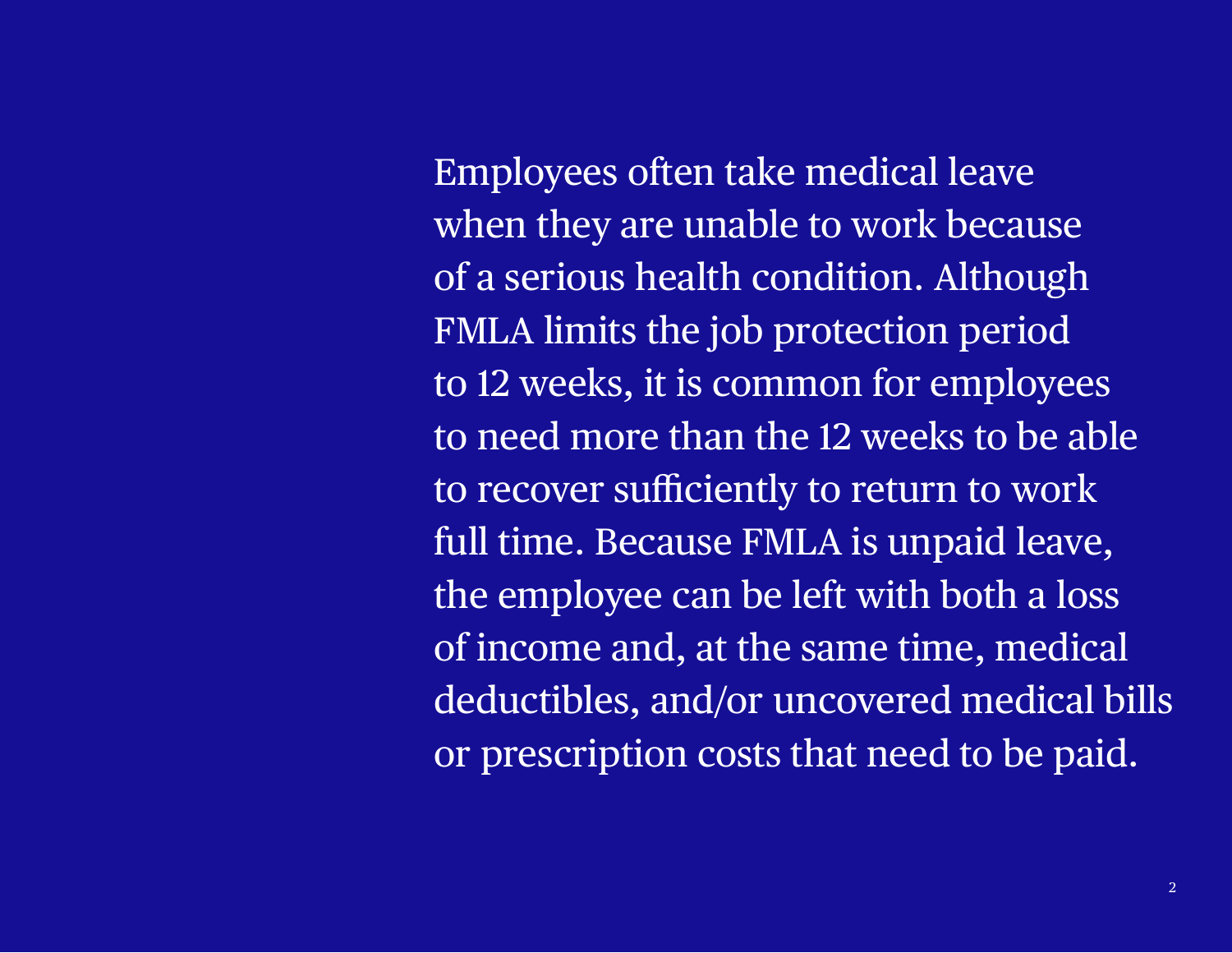Employees' stress can cost companies with 10,000 employees up to \$3.3M a year in lost productivity.

The Family and Medical Leave Act (FMLA) provides certain employees with up to 12 weeks of unpaid, job-protected leave per year. FMLA applies to all public agencies, all public and private elementary and secondary schools, and companies with 50 or more employees. Over 20 million people take FMLA leave each year.<sup>1</sup>

Employer-provided benefits play a key role in how employees protect themselves from known or readily anticipated expenses. But what about the unknown or the unexpected?

Being able to protect themselves against unanticipated loss of income due to some form of disability is critical for employees seeking to achieve or maintain financial wellness. However, study after study shows that even before the pandemic, financial wellness eluded a large number of Americans.

- In the U.S., 20% of middle-class workers spend more than they earn<sup>2</sup>
- 60% of U.S. adults have no emergency savings, while another 23% say they only have enough savings to carry them through  $3$  weeks $3$
- 40% of the population faces difficulties in meeting daily expenses and saving for their long-term goals<sup>4</sup>

Imagine the short- and long-term economic impact to individuals or families if one or more earners is unable to work due to disability — the stage is set for high levels of stress. That stress can ultimately lead to other health risks or, worse, absence from work. Having a way to support financial wellness goals can reduce overall stress and provide peace of mind for employees in the event of an accident or illness.

#### **Employee Stress Affects Employers**

Why does this stress matter to employers? Employers are concerned about their employees' well-being and the impact stress can have on individuals. Employers must also deal with reductions in productivity due to employees' stress about their financial situation. According to the PwC 2020 Employee Wellness Survey, 58% of employees find that their personal financial situation causes them stress.5 Within that group:

- 30% admit that their productivity at work has been impacted by financial stress
- 12% say their financial worries have caused them to miss work
- 46% spend at least 3 work hours each week dealing with or thinking about personal financial issues

This can add up to \$3.3M in lost productivity for companies with 10,000 employees.<sup>6</sup>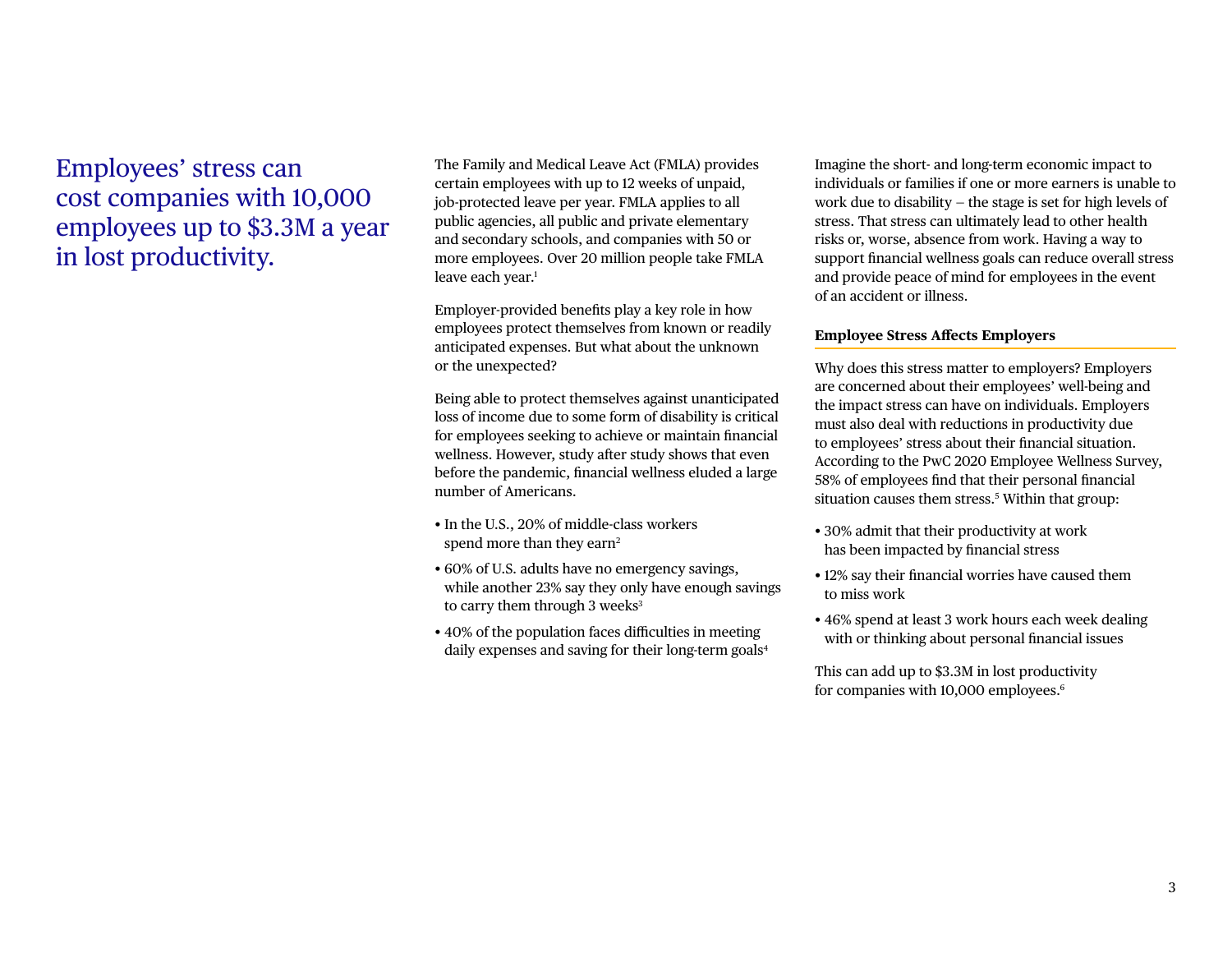According to Council for Disability Awareness, at least 51 million working adults in the United States are without disability insurance other than the basic coverage available through social security.7 Chances of missing work due to illness or injury is greater than most people realize.

# **A few disability statistics to think about:**

- ➤ Approximately 30% of Americans between the ages of 35-65 will suffer a disability lasting at least 90 days
- ➤ 9 out of 10 individuals underestimate the chances that they will become disabled
- ➤ Most Americans are better prepared financially to die than to become disabled, although the chances are at least three to five times greater of a disability occurring
- ➤ Cancer, heart attack, and diabetes are common causes for long term disability
- ➤ Mental health issues, including depression and anxiety, make up 7.7% of all disability claims
- ➤ Fractures, sprains, and strains make up 7.5% of all disability claims<sup>8</sup>

#### **Protections Available…and Gaps That Remain**

While several insurance or benefits solutions are available to protect against some loss of income due to illness or injury, they may leave significant gaps. Workers Compensation only covers time away from work if the injury or illness was in the course and scope of work the employee performed. Looking back to 2016, only 1% of Americans missed work due to an occupational injury or illness. In comparison, 5.6% of American employees will experience a short-term disability.8

Some employers offer disability benefits, including short-term disability (STD) and long-term disability (LTD), that provide some level of paid benefits for some illnesses and/or injuries that fall under non-occupational. However, this coverage is usually limited to six months, and the coverage benefit may be limited to a certain percentage of the employee's salary, depending on tenure and other factors included in the employers' specific plans. In addition, part-time employees, such as those in retail or restaurant food services industries, are often not benefit eligible for any type of paid time off outside of state leaves.

#### **Voluntary Benefits Can Fill Those Critical Gaps**

Some employers are starting to take a more proactive role in helping employees attain or maintain financial wellness by including voluntary benefits as a part of their employee financial toolkit. These broader programs go beyond health benefits and 401Ks. Employees are encouraged to take advantage of voluntary benefits that supplement their chosen group help benefits, thus creating a benefits package that closes some of the income protection gaps they may face. These supplemental benefits can help offset high deductibles, provide income to close a gap during periods of disability, and pay for unexpected costs like a hospitalization.

A well-rounded benefits program can include:

#### **• Hospital Indemnity Insurance**

Fixed indemnity benefit plans for individuals who are confined in a hospital. Benefits are designed to help meet out-of-pocket expenses of employer-sponsored high deductible major medical plans.

## • **Critical Illness**

Pays a benefit amount upon diagnosis of a covered disease or upon determination that a medical procedure is necessary. In addition, the Mortgage and Rent Helper benefit protects employees from having to choose between their health and their home.

#### • **Voluntary Accident Insurance**

Protection 24/7 with attractive additional benefits to help fill the gaps in traditional insurance. Benefits are paid in addition to other insurance.

### • **Disability Income**

Income replacement benefit that may also include extra everyday expenses such as retirement contributions and COBRA. Coverage may also extend to employees who are on FMLA caring for a family member.

Given both the prevalence of disability claims and the limits to the financial benefits available through FMLA, STD, and LTD, it's clear that a solution that can support employees' financial health and lighten the burden imposed by unexpected and uncovered medical costs is needed. Voluntary benefits — which can easily be added to a company's benefit offering and which are employee paid — can be that solution. Employees have easy access to a simple, affordable means of supporting their financial health as they deal with personal health issues. Employers, by helping employees address financial concerns, can reduce the impact of financial stress on productivity and their bottom line.